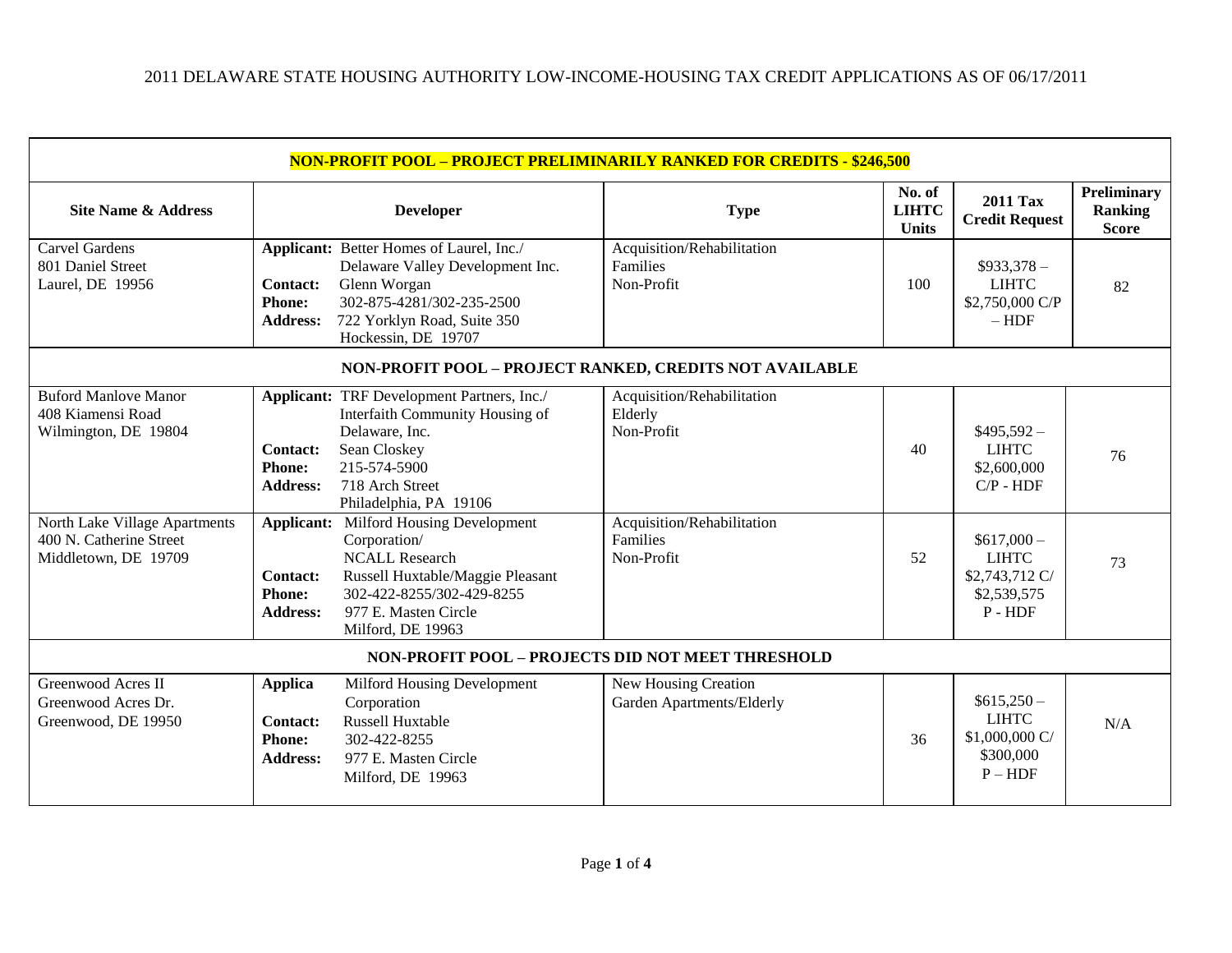## 2011 DELAWARE STATE HOUSING AUTHORITY LOW-INCOME-HOUSING TAX CREDIT APPLICATIONS AS OF 06/17/2011

| <b>PRESERVATION REHABILITATION POOL - PROJECTS PRELIMINARILY RANKED FOR CREDITS - \$1,101,420</b> |                                                                   |                                                                                                                                                                                 |                                                             |                                        |                                                                                 |                                        |  |  |
|---------------------------------------------------------------------------------------------------|-------------------------------------------------------------------|---------------------------------------------------------------------------------------------------------------------------------------------------------------------------------|-------------------------------------------------------------|----------------------------------------|---------------------------------------------------------------------------------|----------------------------------------|--|--|
| Site Name & Address                                                                               |                                                                   | <b>Developer</b>                                                                                                                                                                | <b>Type</b>                                                 | No. of<br><b>LIHTC</b><br><b>Units</b> | <b>2011 Tax</b><br>Credit<br><b>Request</b>                                     | Preliminary<br><b>Ranking</b><br>Score |  |  |
| Carvel Gardens<br>801 Daniel Street<br>Laurel, DE 19956                                           | <b>Contact:</b><br><b>Phone:</b><br><b>Address:</b>               | Applicant: Better Homes of Laurel, Inc./<br>Delaware Valley Development Inc.<br>Glenn Worgan<br>302-875-4281/302-235-2500<br>722 Yorklyn Road, Suite 350<br>Hockessin, DE 19707 | Acquisition/Rehabilitation<br><b>Families</b><br>Non-Profit | 100                                    | $$933,378-$<br><b>LIHTC</b><br>\$2,750,000<br>$CP - HDF$                        | 82                                     |  |  |
| Heron Run<br>363 E. Commerce St.<br>Smyrna, DE 19977                                              | Applicant:<br><b>Contact:</b><br><b>Phone:</b><br><b>Address:</b> | Heron Run Associates, LP<br>David F. Layfield, Jr.<br>410-334-3671<br>1813 Sweetbay Drive, Suite 9<br>Salisbury, MD 21804                                                       | Acquisition/Rehabilitation<br><b>Families</b>               | 40                                     | $$540,738 -$<br><b>LIHTC</b><br>$$1,800,000$ C/<br>$$520,000 P -$<br><b>HDF</b> | 80                                     |  |  |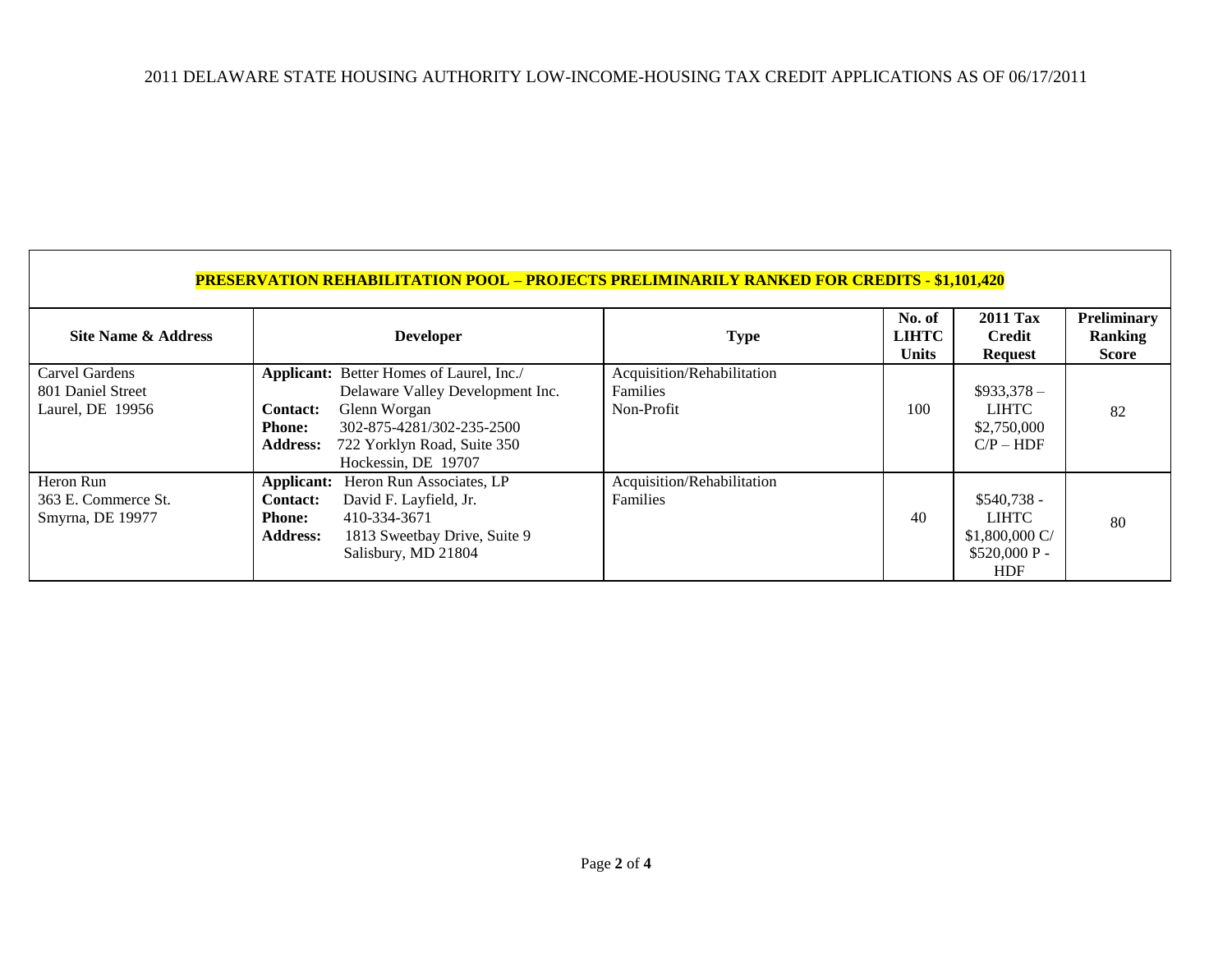## 2011 DELAWARE STATE HOUSING AUTHORITY LOW-INCOME-HOUSING TAX CREDIT APPLICATIONS AS OF 06/17/2011

| Site Name & Address                                                              |                                                                   | <b>Developer</b>                                                                                                                                                                   | <b>Type</b>                                          | No. of<br><b>LIHTC</b><br><b>Units</b> | <b>2011 Tax</b><br><b>Credit</b><br><b>Request</b>                        | Preliminary<br><b>Ranking</b><br><b>Score</b> |
|----------------------------------------------------------------------------------|-------------------------------------------------------------------|------------------------------------------------------------------------------------------------------------------------------------------------------------------------------------|------------------------------------------------------|----------------------------------------|---------------------------------------------------------------------------|-----------------------------------------------|
| <b>Buford Manlove Manor</b><br>408 Kiamensi Road<br>Wilmington, DE 19804         | <b>Contact:</b><br><b>Phone:</b><br><b>Address:</b>               | Applicant: TRF Development Partners, Inc./<br>Interfaith Community Housing of<br>Delaware, Inc.<br>Sean Closkey<br>215-574-5900<br>718 Arch Street<br>Philadelphia, PA 19106       | Acquisition/Rehabilitation<br>Elderly<br>Non-Profit  | 40                                     | $$495,592-$<br><b>LIHTC</b><br>\$2,600,000<br>$C/P - HDF$                 | 76                                            |
| <b>Dunbarton Estates</b><br>301 Dunbarton Apts.<br>Georgetown, DE 19947          | <b>Contact:</b><br><b>Phone:</b><br><b>Address:</b>               | <b>Applicant:</b> Dunbarton Estates Management, LLC<br>Donald Kirkpatrick<br>410-269-0900 x120<br>410 Severn Ave. Suite A301<br>Annapolis, MD 21403                                | Acquisition/Rehabilitation<br>Families               | 32                                     | $$364,849-$<br><b>LIHTC</b><br>\$1,050,000<br>$C/P - HDF$                 | 74                                            |
| North Lake Village Apartments<br>400 N. Catherine Street<br>Middletown, DE 19709 | Applicant:<br><b>Contact:</b><br><b>Phone:</b><br><b>Address:</b> | Milford Housing Development<br>Corporation/<br><b>NCALL Research</b><br>Russell Huxtable/Maggie Pleasant<br>302-422-8255/302-429-8255<br>977 E. Masten Circle<br>Milford, DE 19963 | Acquisition/Rehabilitation<br>Families<br>Non-Profit | 52                                     | $$617,000-$<br><b>LIHTC</b><br>\$2,743,712 C/<br>\$2,539,575<br>$P - HDF$ | 73                                            |
| Carrington Way, Phase I<br>100 Kimberton Drive<br>Newark, DE 19713               | Contact:<br><b>Phone:</b><br><b>Address:</b>                      | Applicant: Leon N. Weiner & Associates/<br>Carrington Way I Preservation, LLC<br>John Gorlich<br>302-764-9430<br>4 Denny Road<br>Wilmington, DE 19809                              | Acquisition/Rehabilitation<br>Families               | 88                                     | $$1,103,044-$<br><b>LIHTC</b><br>\$2,750,000<br>$CP - HDF$                | 70                                            |

## **PRESERVATION REHABILITATION POOL – PROJECT RANKED, CREDITS NOT AVAILABLE**